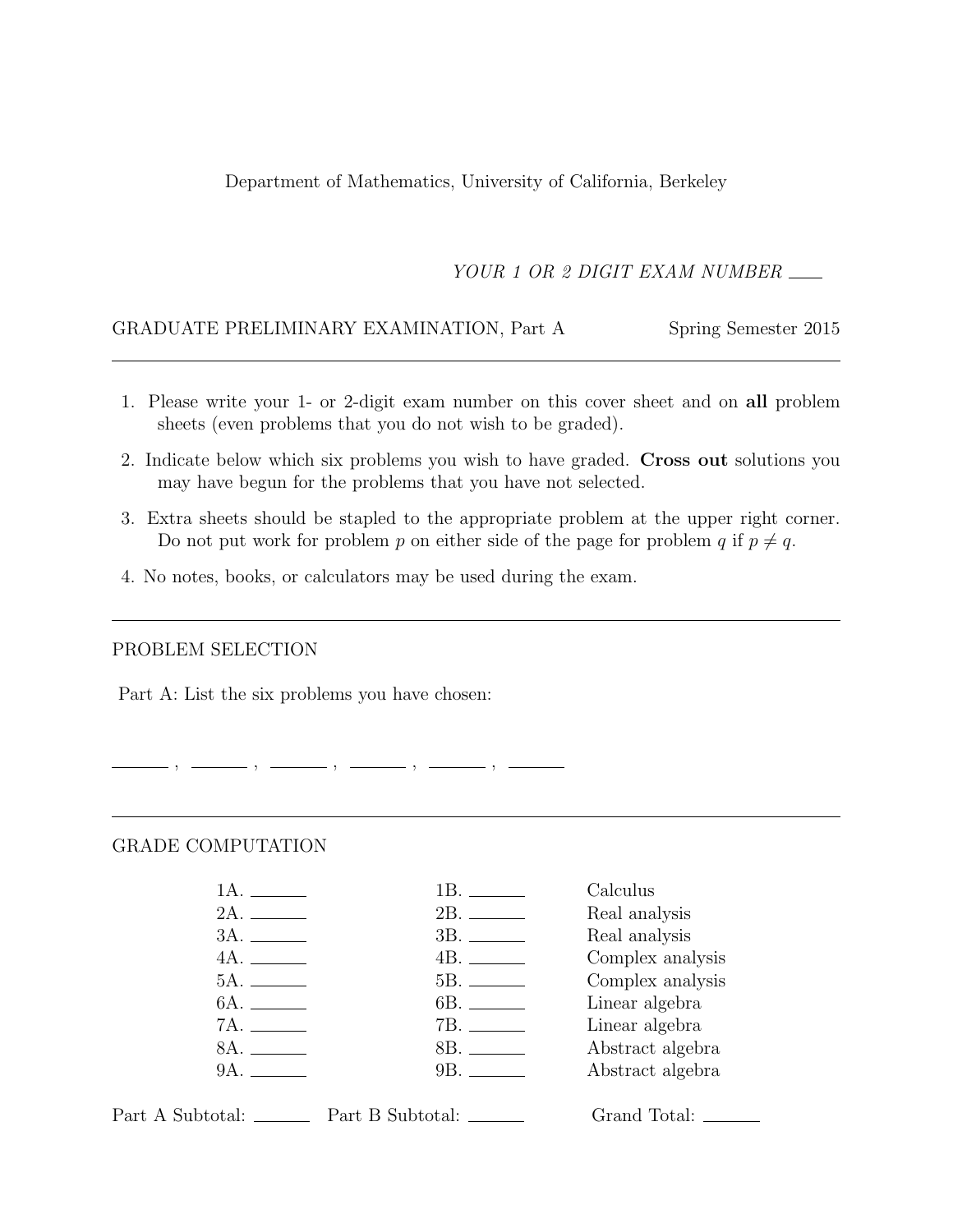# Problem 1A. Score:

(a) Evaluate the integral

$$
\int_0^1 \frac{x^4(1-x)^4}{1+x^2} dx
$$

(b) Prove that  $0 < \frac{22}{7} - \pi < \frac{1}{256}$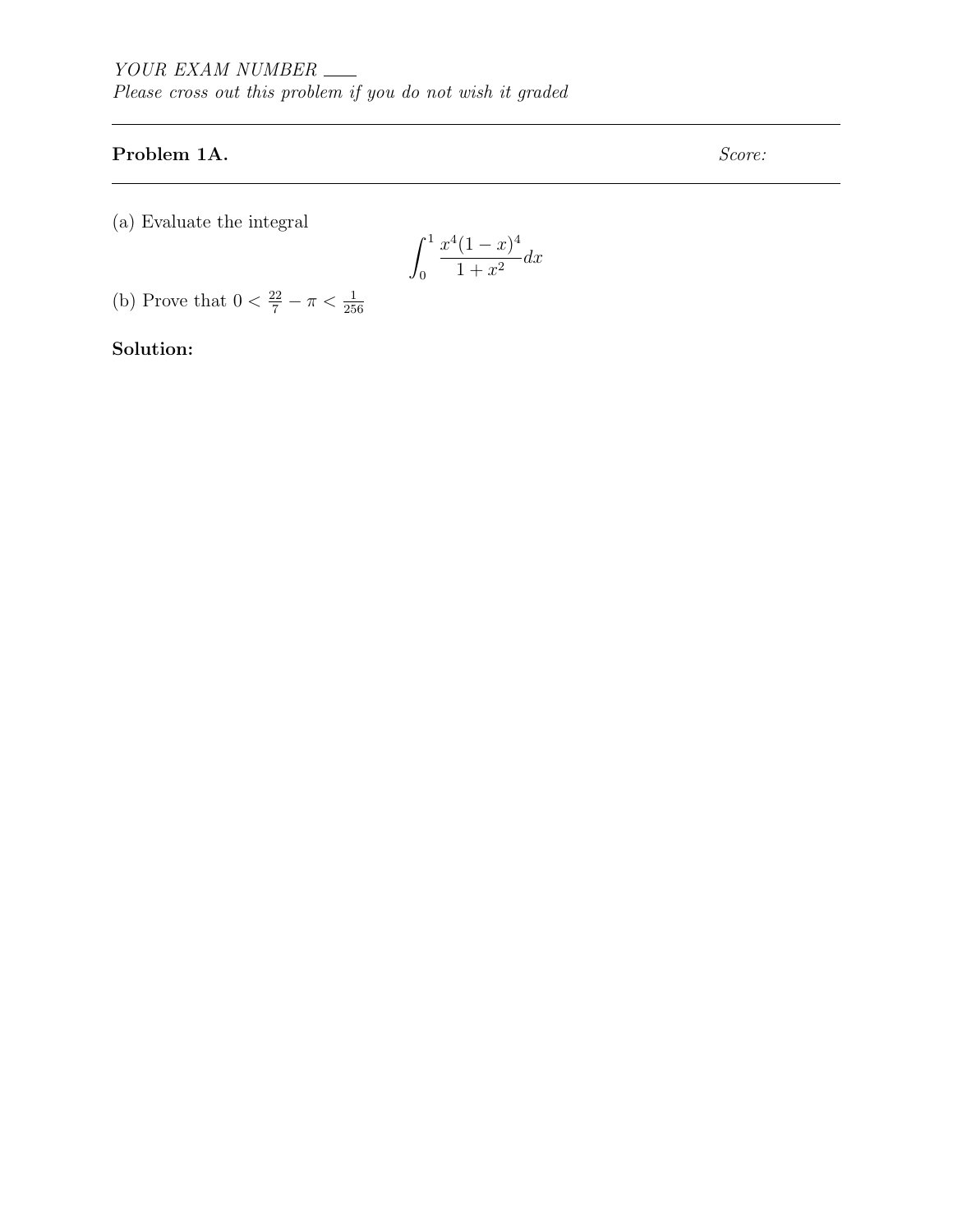### Problem 2A. Score:

Suppose that  $g$  is a (not necessarily continuous) positive real valued function of a real number. If  $a < b$  are real numbers, show that there is a finite sequence  $a = t_0 < t_1 < \cdots < t_n = b$ of real numbers such that in each interval  $[t_k, t_{k+1}]$  there is a point where the value of the function  $g$  is greater than the length of the interval.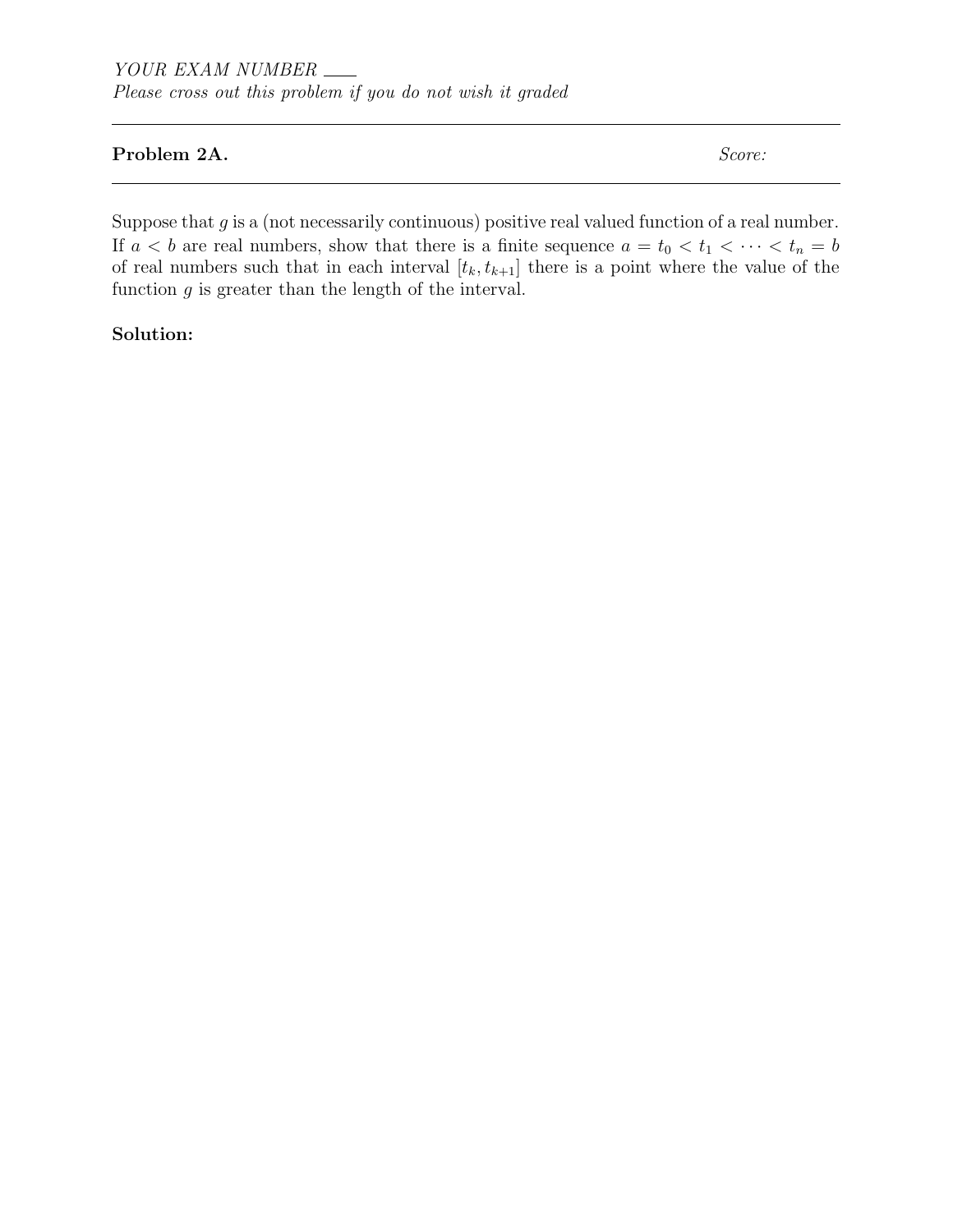### Problem 3A. Score:

(a) Describe all sets of reals that can be the image of the real line under a polynomial with real coefficients.

(b) Find the image of the real plane under the polynomial  $x^2 + (xy - 1)^2$ .

(c) Describe all sets of reals that can be the image of the real plane under a polynomial in 2 variables with real coefficients.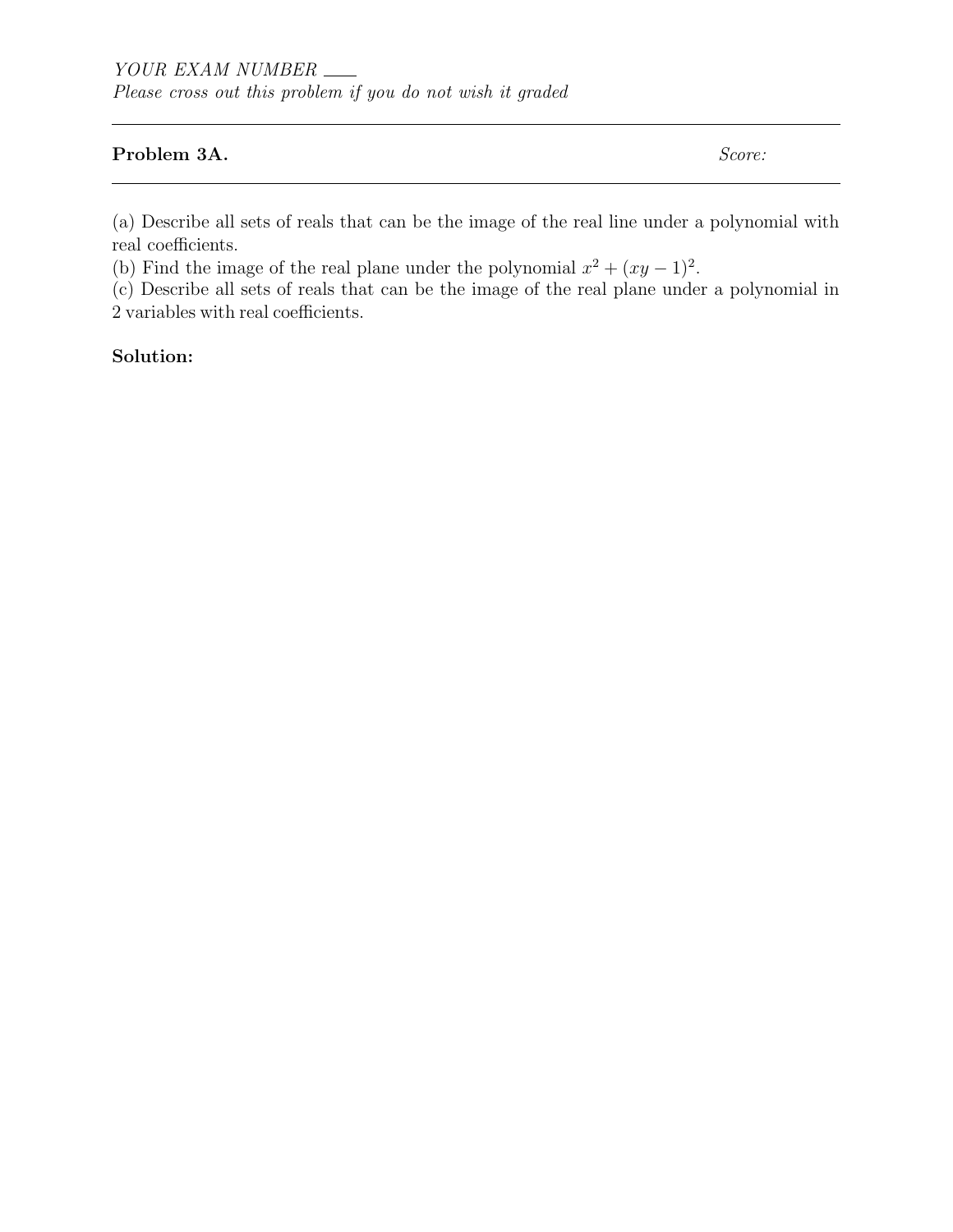# Problem 4A. Score:

Write two different Laurent series in powers of the complex variable  $z$  for the function

$$
f(z) = \frac{1}{z(1+z^2)} \; .
$$

Give the domain of each of these series.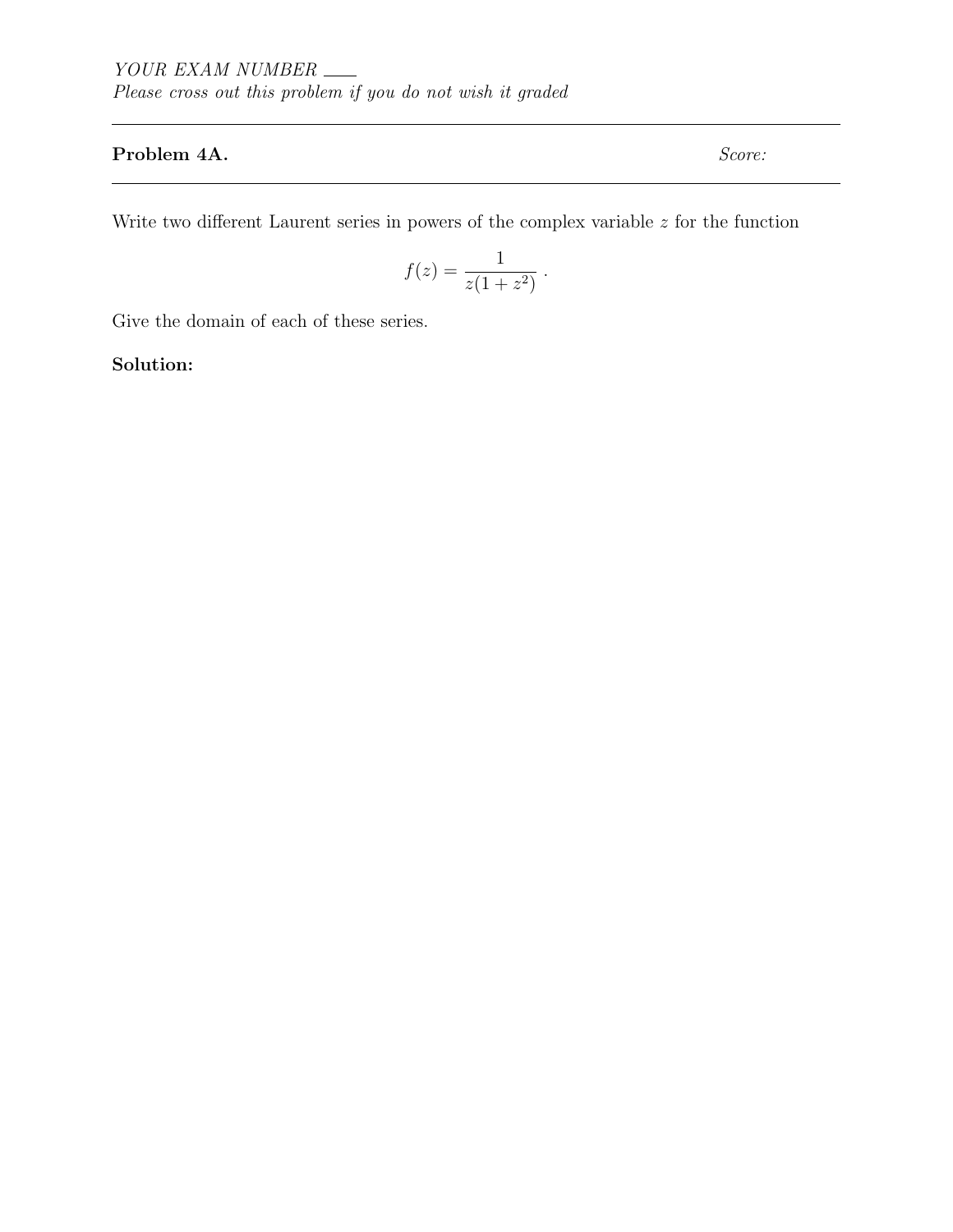# Problem 5A. Score:

Compute the difference

$$
\int_{|z|=3} \frac{e^{\pi/z} \, dz}{z^2+4} - \int_{|z|=1} \frac{e^{\pi/z} \, dz}{z^2+4} \ ,
$$

where both integrals are taken in the counter-clockwise direction.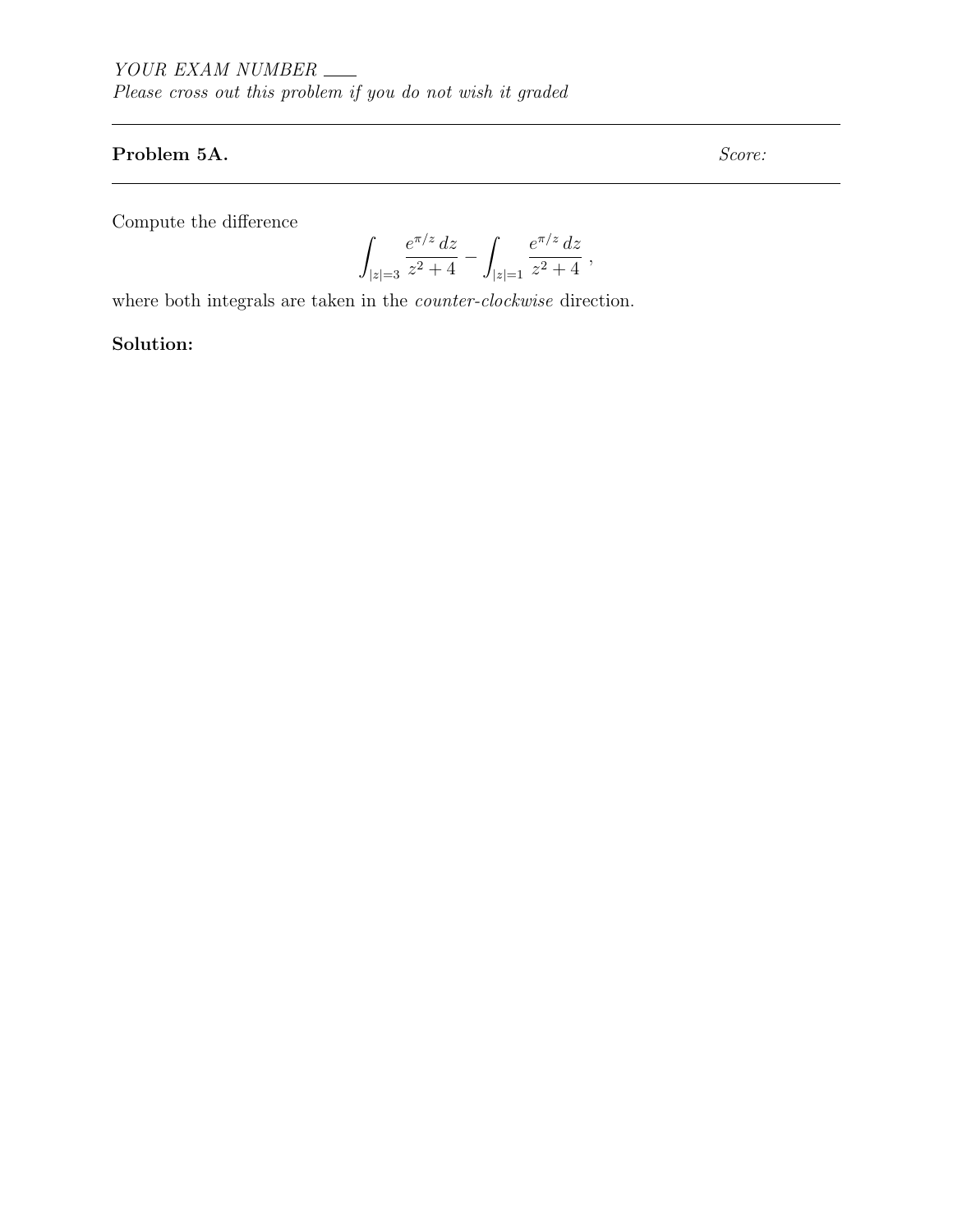### Problem 6A. Score:

Fix  $N \geq 1$ . Let  $s = (s_1, \ldots, s_N)$  and  $t = (t_1, \ldots, t_N)$  be 2N distinct complex numbers. Define the  $N \times N$  matrices  $C(t, s)$ ,  $P(t, s)$  and  $Q(s)$  with P and Q diagonal to have entries

$$
C(t,s)_{ij} = \frac{1}{t_i - s_j}, \qquad P(t,s)_{ii} = \prod_{k=1}^{N} (t_i - s_k), \qquad Q(s)_{jj} = \prod_{k \neq j} \frac{1}{s_j - s_k}
$$

Show that  $p(t) = P(t, s)C(t, s)Q(s)p(s)$ , where p is any polynomial of degree less than N, and for a vector  $r = (r_1, \ldots, r_N)$ ,  $p(r)$  is defined to be the vector  $(p(r_1), \ldots, p(r_N))$ .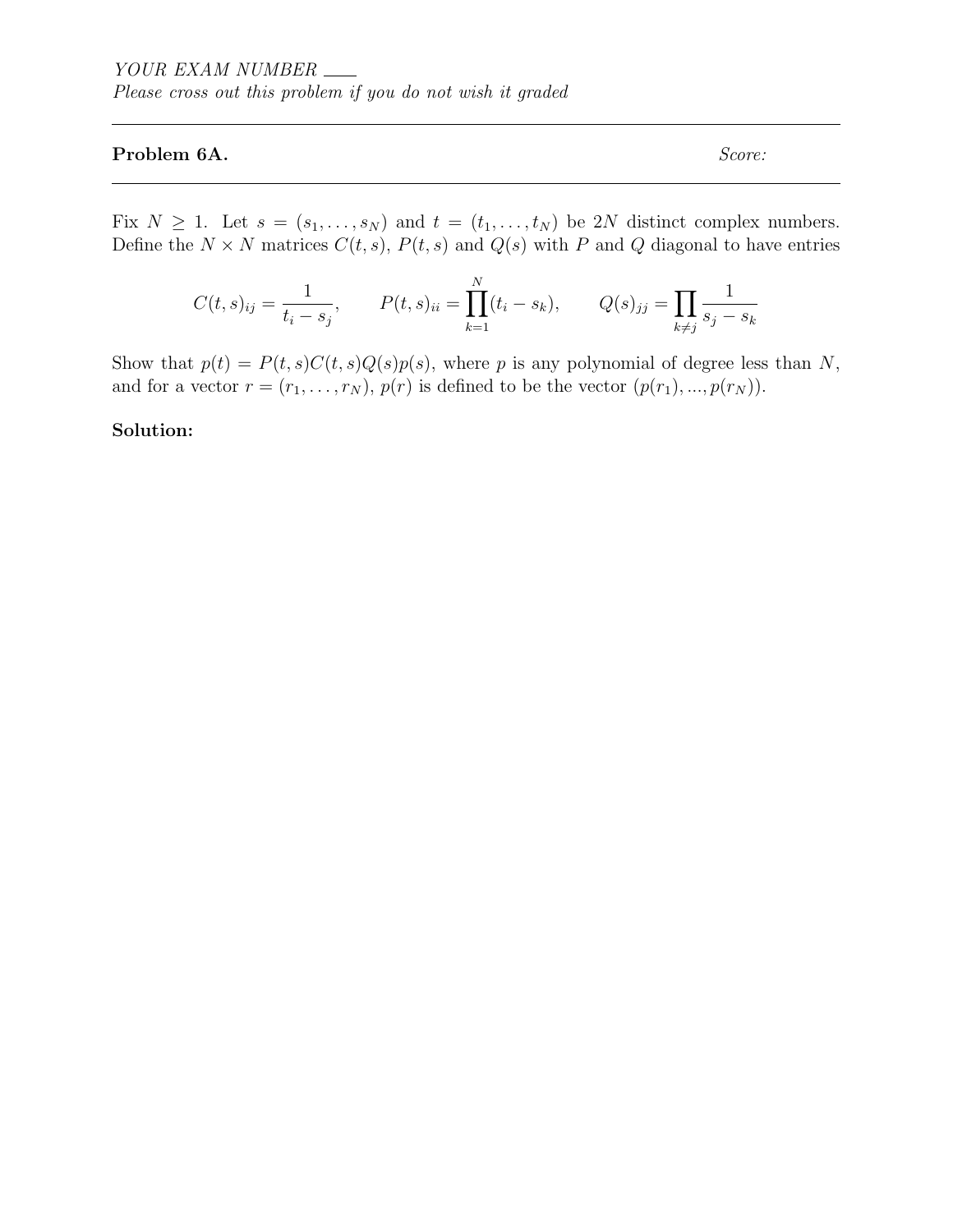# Problem 7A. Score:

| Compute the determinant $\Delta_n = \begin{pmatrix} 0 & 1 \ 0 & 0 \end{pmatrix}$ $\begin{pmatrix} 1 \ 0 \end{pmatrix}$ $\begin{pmatrix} 1 \ 0 \end{pmatrix}$ $\begin{pmatrix} 2 \ 0 \end{pmatrix}$ $\begin{pmatrix} 1 \ 1 \end{pmatrix}$ $\begin{pmatrix} 2 \ 1 \end{pmatrix}$ $\begin{pmatrix} 2 \ 1 \end{pmatrix}$ $\begin{pmatrix} 3 \ 1 \end{pmatrix}$ $\begin{pmatrix} 3 \ 1 \end{pmatrix}$ $\begin{pmatrix}$ |  |  |  |
|--------------------------------------------------------------------------------------------------------------------------------------------------------------------------------------------------------------------------------------------------------------------------------------------------------------------------------------------------------------------------------------------------------------------|--|--|--|
|                                                                                                                                                                                                                                                                                                                                                                                                                    |  |  |  |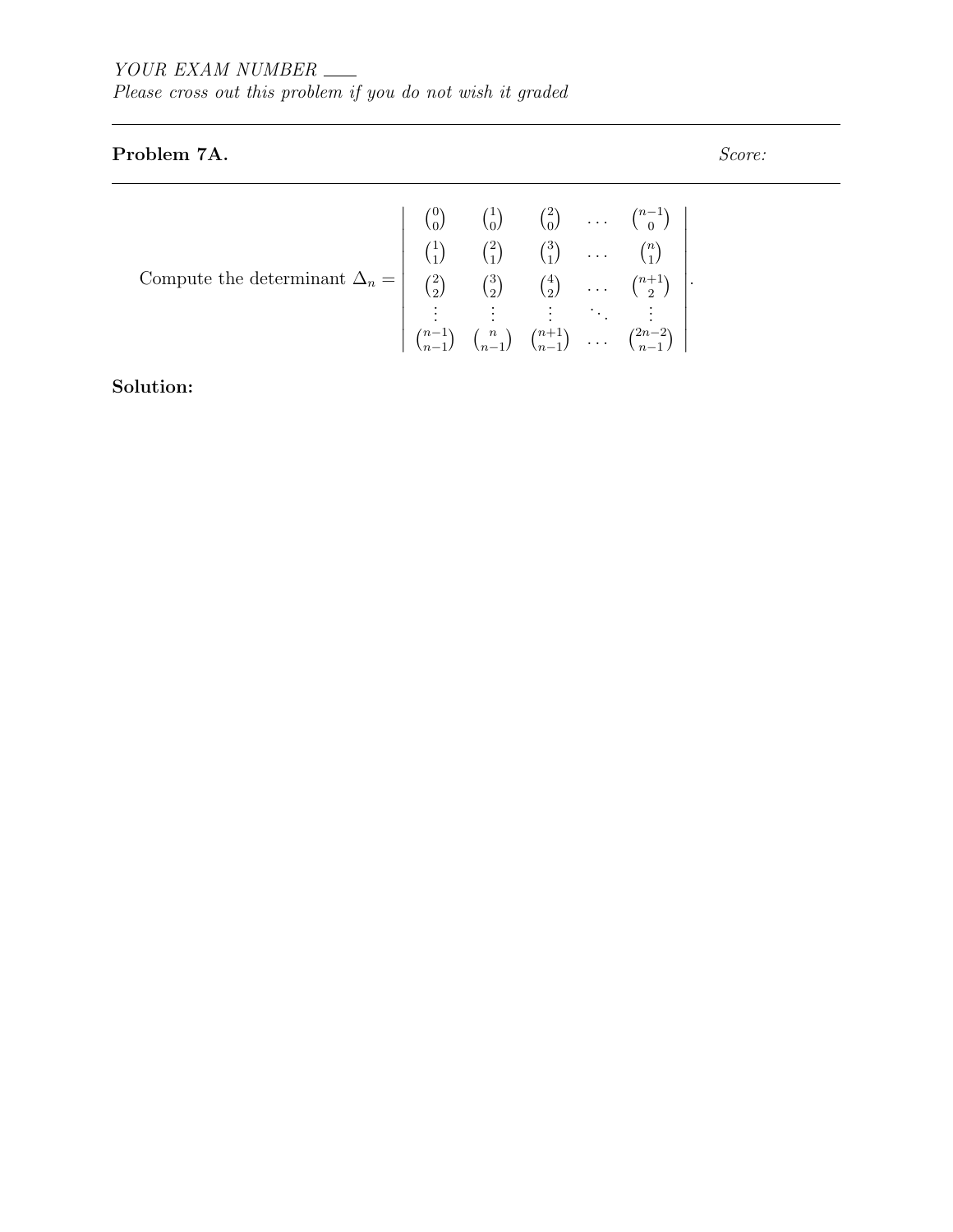# Problem 8A. Score:

Factor the polynomial

 $11x^5 - 11x^4 + 14x^2 - 21x + 7$ 

into irreducible polynomials in  $\mathbb{Q}[x]$ .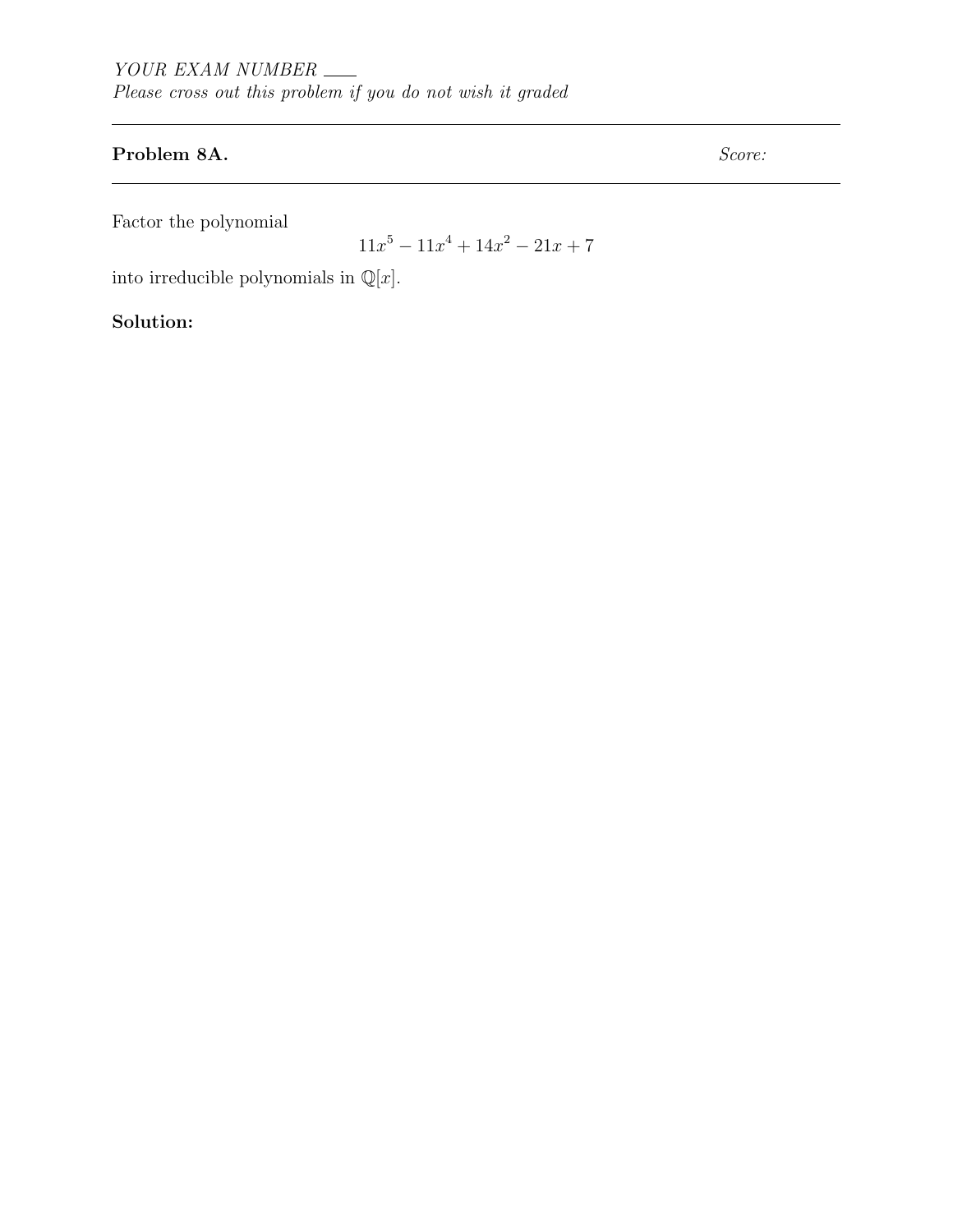# Problem 9A. Score:

Find (with proof) a product of cyclic groups that is isomorphic to the group

 $(\mathbb{Z}_{12} \times \mathbb{Z}_{12})/{\langle (2, 6) \rangle}$ 

(Here  $\mathbb{Z}_n$  means  $\mathbb{Z}/n\mathbb{Z}$ .)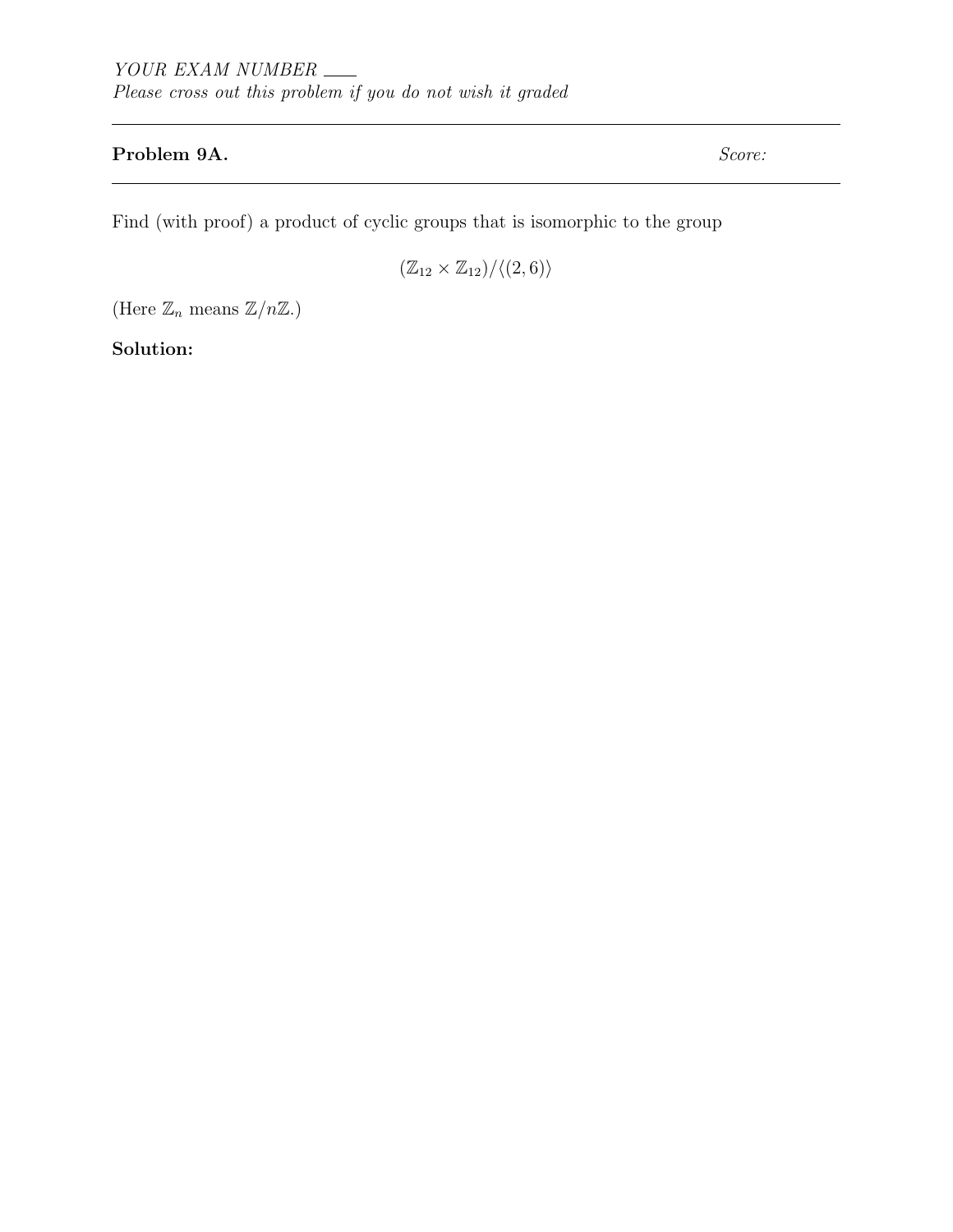# YOUR 1 OR 2 DIGIT EXAM NUMBER

# GRADUATE PRELIMINARY EXAMINATION, Part B Spring Semester 2015

- 1. Please write your 1- or 2-digit exam number on this cover sheet and on all problem sheets (even problems that you do not wish to be graded).
- 2. Indicate below which six problems you wish to have graded. Cross out solutions you may have begun for the problems that you have not selected.
- 3. Extra sheets should be stapled to the appropriate problem at the upper right corner. Do not put work for problem p on either side of the page for problem q if  $p \neq q$ .
- 4. No notes, books, or calculators may be used during the exam.

### PROBLEM SELECTION

Part B: List the six problems you have chosen:

 $, \,\, \underline{\hspace{1.5cm}}\, \,\, , \,\, \underline{\hspace{1.5cm}}\, \,\, , \,\, \underline{\hspace{1.5cm}}\, \,\, , \,\, \underline{\hspace{1.5cm}}\, \,\, , \,\, \underline{\hspace{1.5cm}}\, \,\, , \,\, \underline{\hspace{1.5cm}}\, \,\, , \,\, \underline{\hspace{1.5cm}}\, \,\, , \,\, \underline{\hspace{1.5cm}}\, \,\, , \,\, \underline{\hspace{1.5cm}}\, \,\, , \,\, \underline{\hspace{1.5cm}}\, \,\, , \,\, \underline{\hspace{1.5cm}}\, \,\,$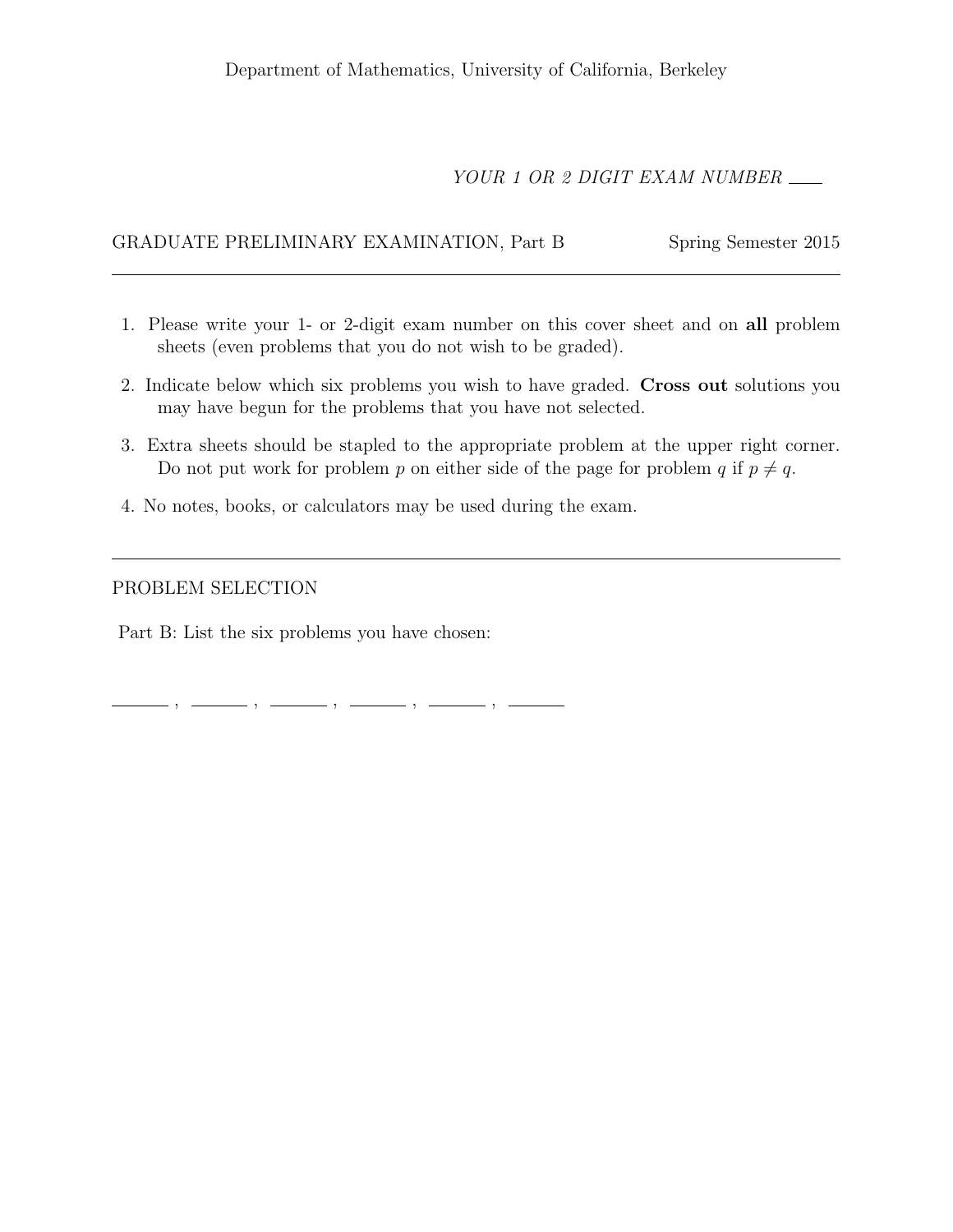# Problem 1B. Score:

For all integers  $n > 2$  prove the inequality

$$
\frac{n^n}{e^{n-1}} < n! < \frac{(n+1)^{n+1}}{e^n}
$$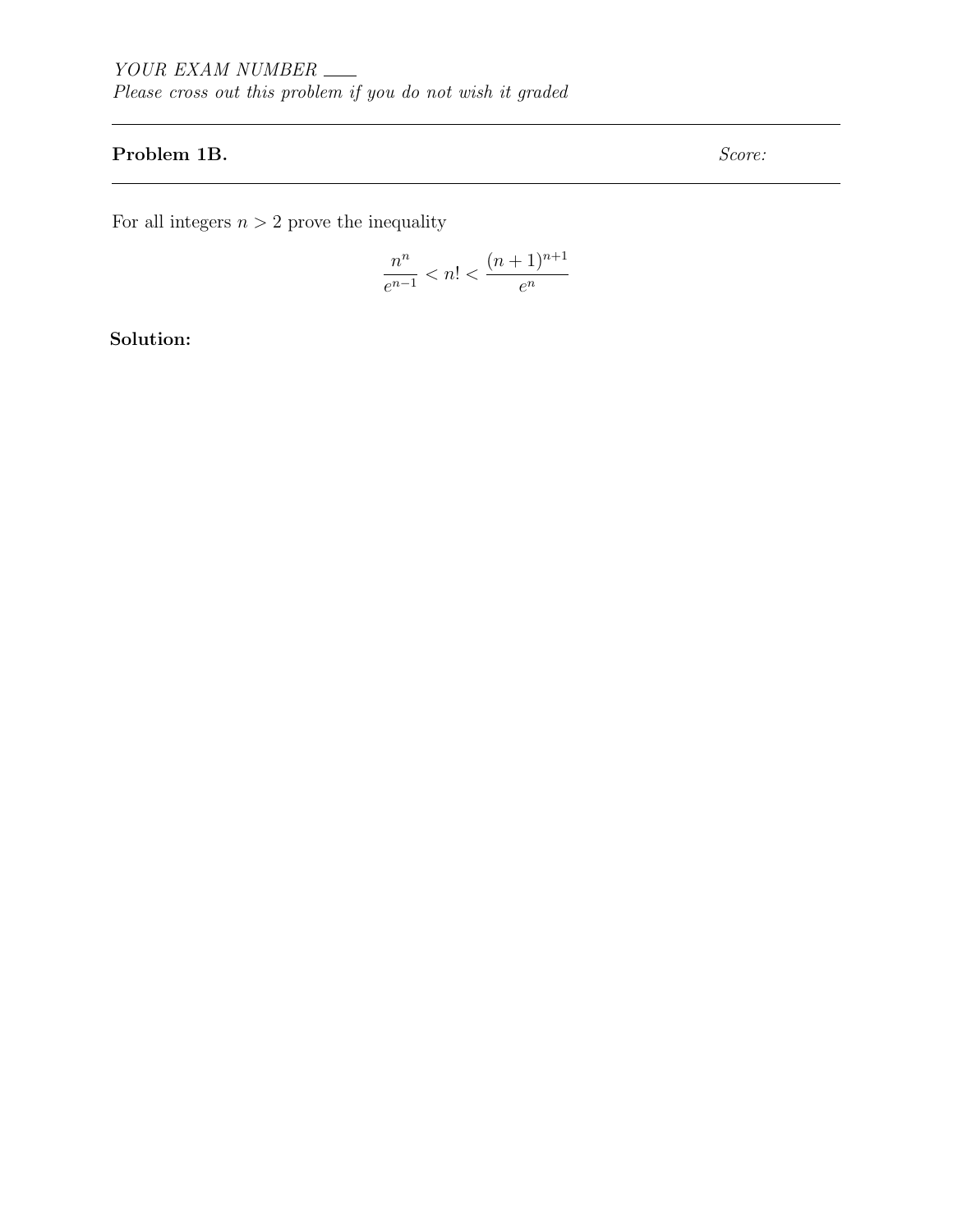## Problem 2B. Score:

Find the maximum area of all triangles that can be inscribed in an ellipse with semiaxes  $a$ and b.

—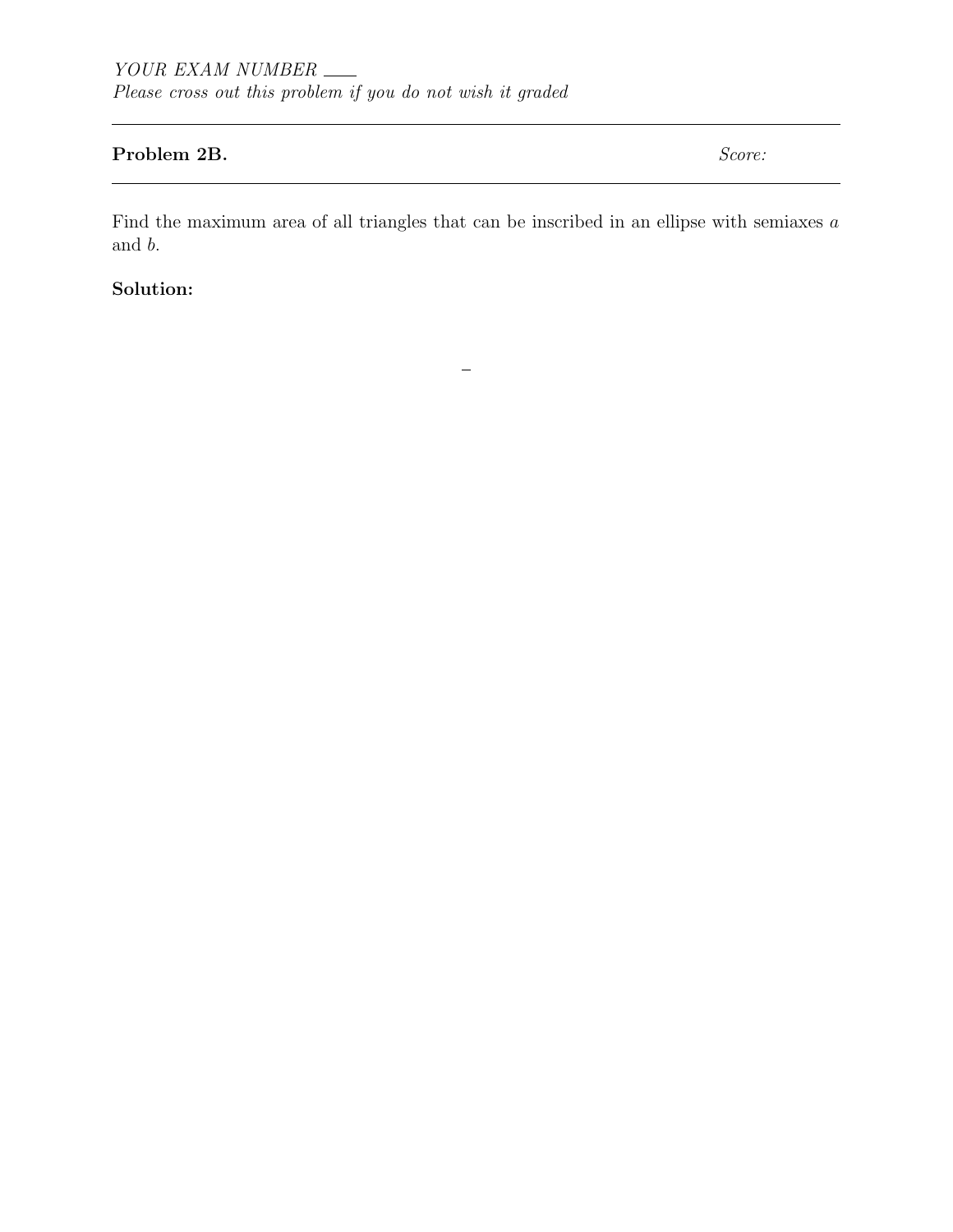### Problem 3B. Score:

Suppose that  $a_{1,1} + a_{1,2} + \cdots$ ,  $a_{2,1} + a_{2,2} + \cdots$ , are a countable collection of convergent series of non-negative real numbers. Show that there is a convergent series  $x_1 + x_2 + \cdots$ of real numbers converging more slowly than any of the given series in the sense that for any m we have  $x_n \ge a_{m,n}$  for all sufficiently large n. (Hint: The problem is not affected by changing a finite number of terms of each of the given series.)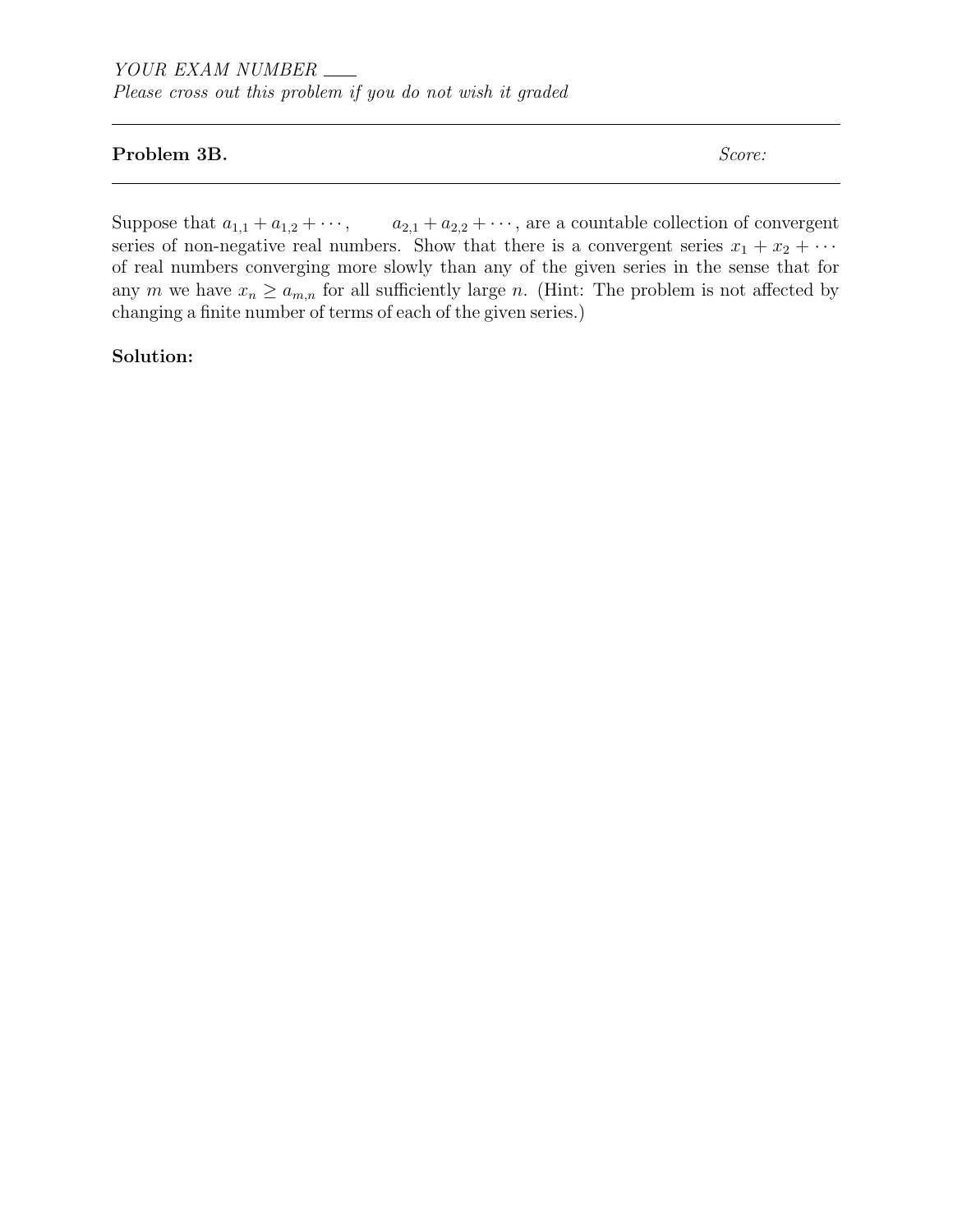# Problem 4B. Score:

Prove that there is no one-to-one conformal map from the punctured unit disk  $\{z: 0<|z|<\}$ 1} onto the annulus  $\{z : 1 < |z| < 2\}$ .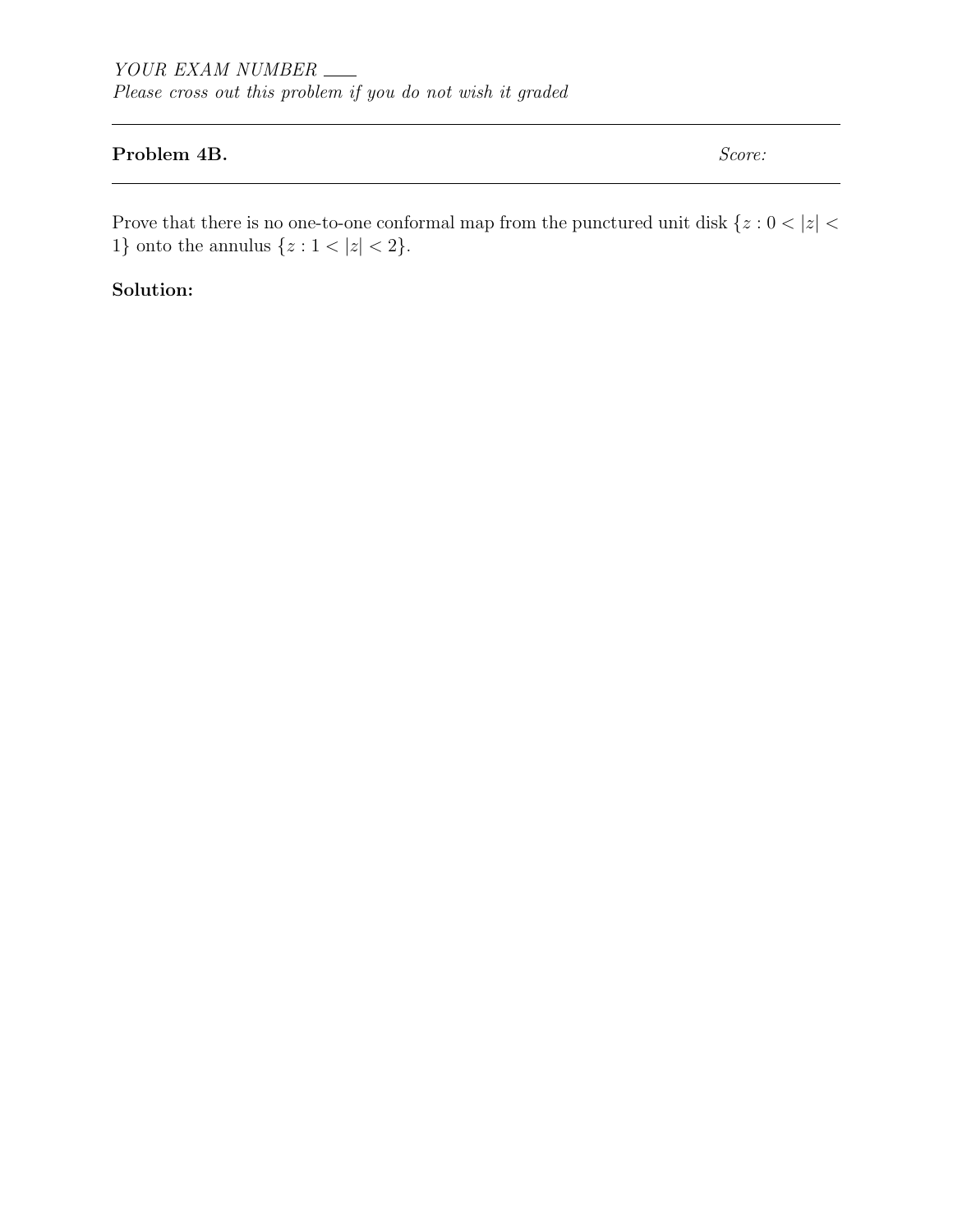### Problem 5B. Score:

Show that if  $f: \mathbb{C} \to \mathbb{C} \cup \infty$  is a meromorphic function in the plane, such that there exists  $R, C > 0$  so that for  $|z| > R, |f(z)| \leq C |z|^n$ , then f is a rational function.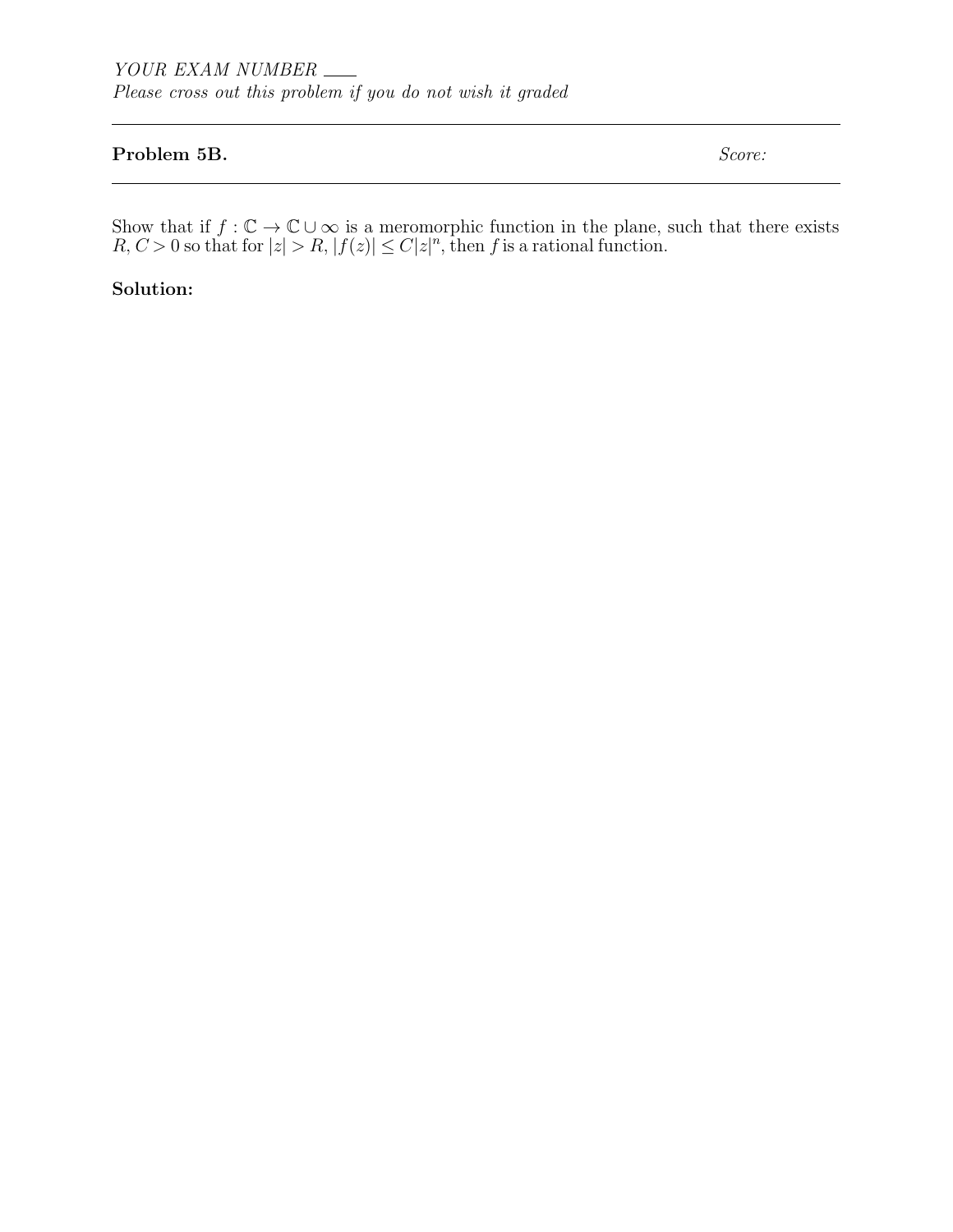### Problem 6B. Score:

What is the maximal dimension of subspaces in  $\mathbb{R}^4$  on which the quadratic form  $x_1x_2-3x_2^2+$  $x_3^2 + 2x_2x_4 + x_4^2$  is positive definite?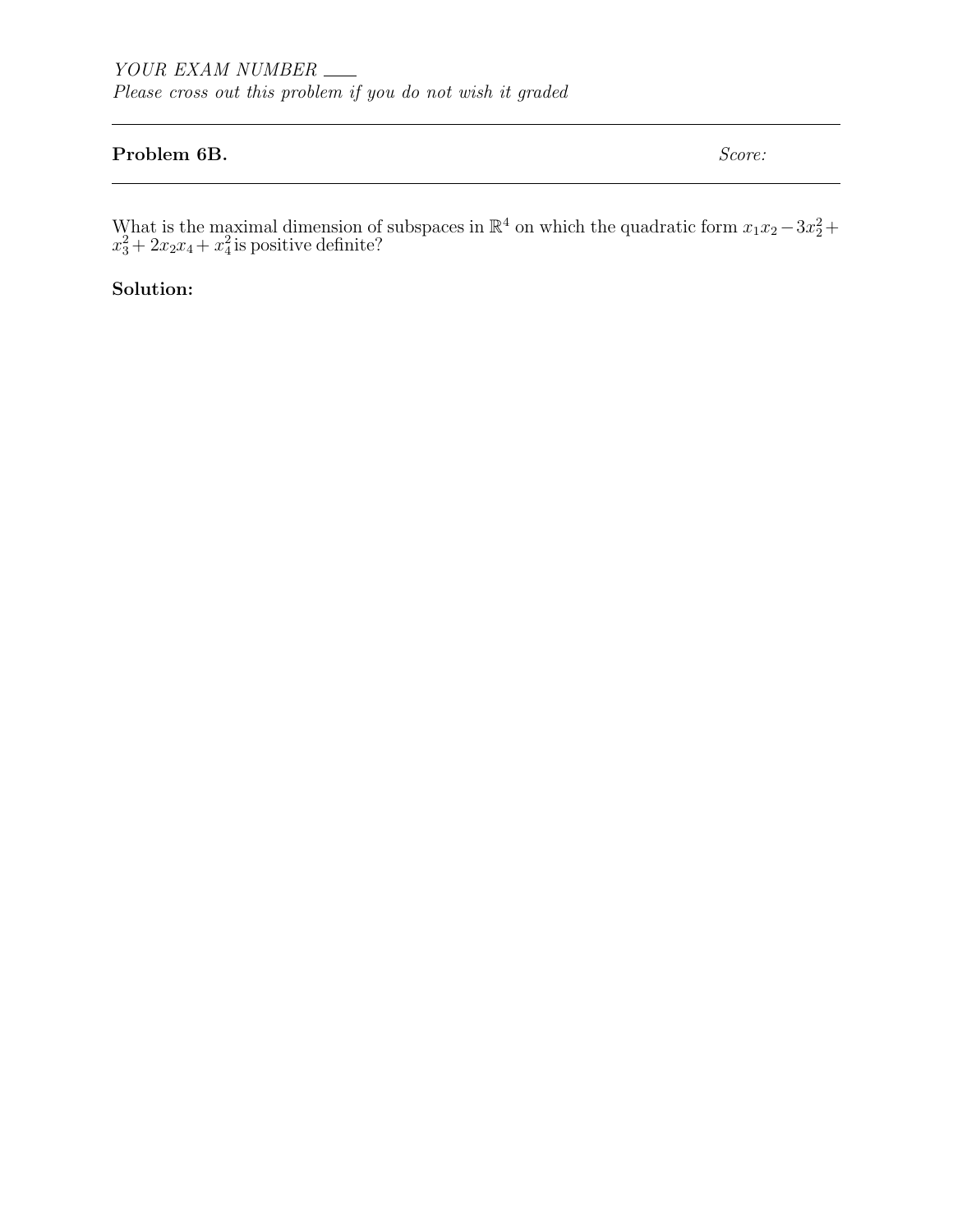### Problem 7B. Score:

Fix  $N \geq 1$ . Let  $s_1, \ldots, s_N, t_1, \ldots, t_N$  be 2N complex numbers of magnitude less than or equal to 1. Let  $A$  be the  $N \times N$  matrix with entries

$$
A_{ij} = \exp(t_i s_j).
$$

Show that A can be approximated by matrices of small rank in the following sense: for any  $m \geq 1$  the  $N \times N$  matrix B with entries  $\sum_{n=0}^{m-1}$  $(t_i s_j)^n$  $\frac{s_j}{n!}$  satisfies

$$
|A_{ij} - B_{ij}| \le \frac{2}{m!}
$$

for all  $i$  and  $j$  and has rank at most  $m$ .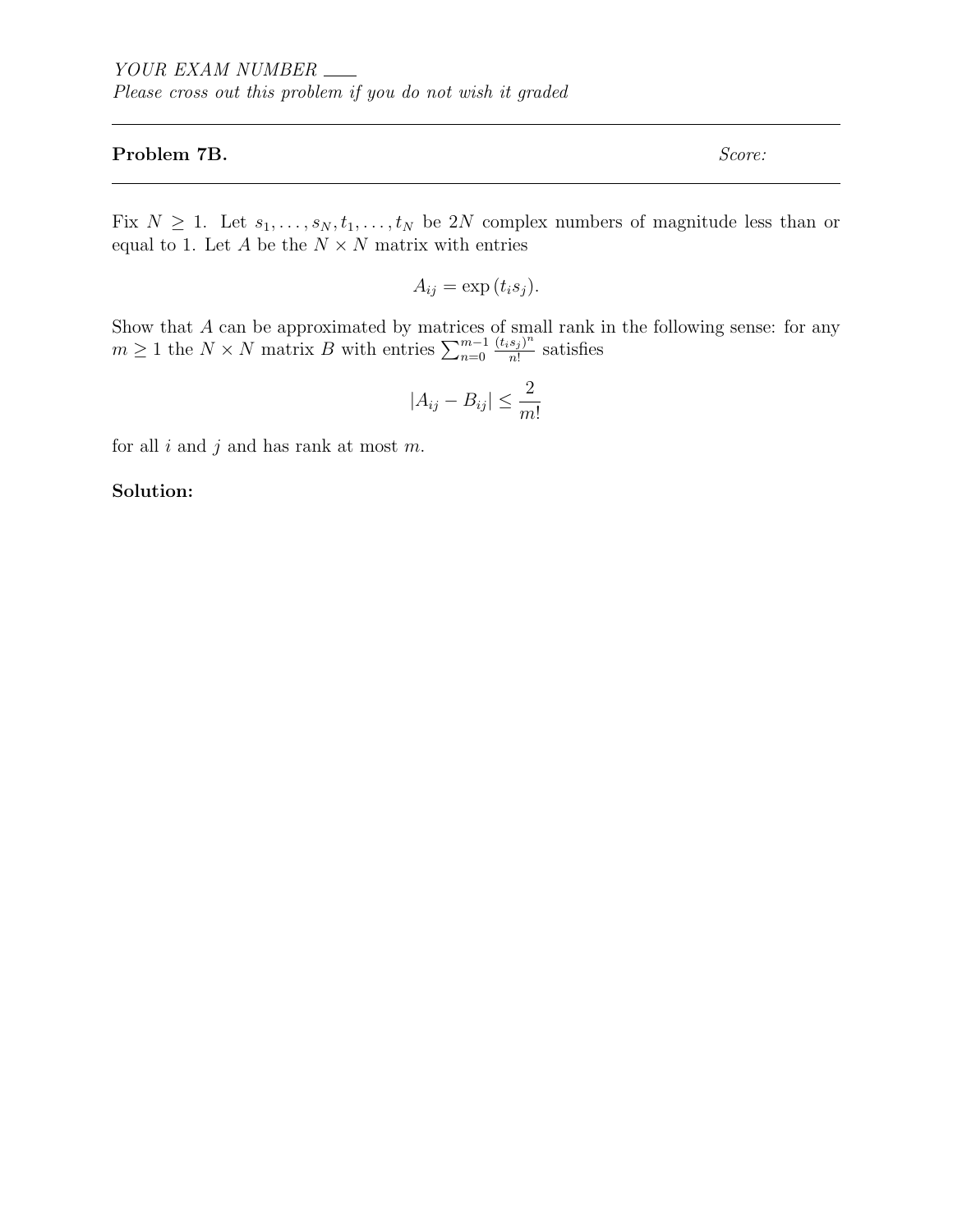### Problem 8B. Score:

Let p be a prime number and G be a group such that  $g^p = 1$  for all  $g \in G$ . Show that if  $p=2$ then G is abelian, and give an example with  $p > 2$  where G is not abelian.